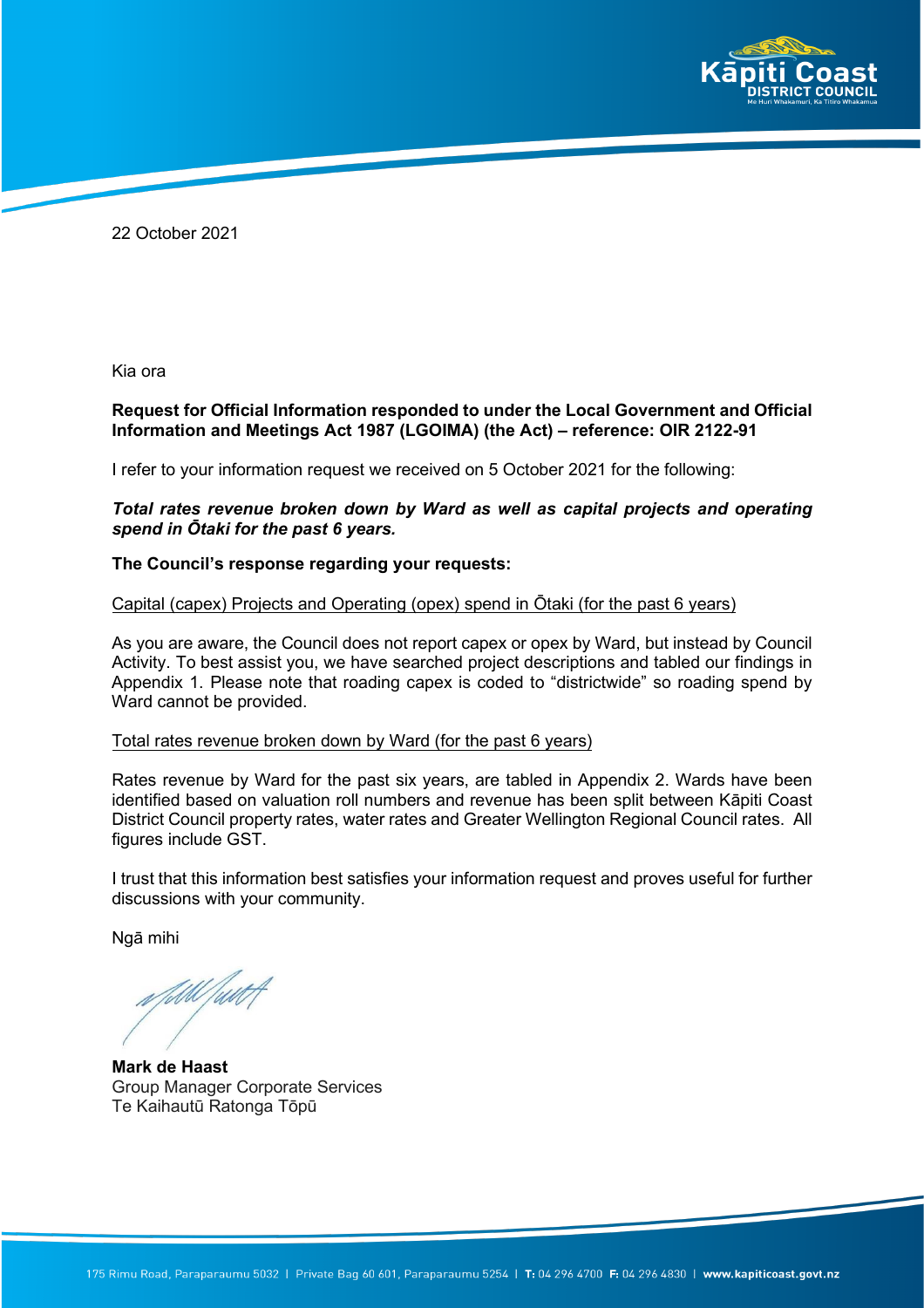# Appendix 1 – Capex Expenditure in Ōtaki

|                                                                            | <b>Sum of Total</b>            | <b>Sum of Full</b>                    |                                       | Sum of Full Sum of Full               | <b>Sum of Full</b>       | <b>Sum of Full</b>       | <b>Sum of Full</b>       |
|----------------------------------------------------------------------------|--------------------------------|---------------------------------------|---------------------------------------|---------------------------------------|--------------------------|--------------------------|--------------------------|
| <b>Business Unit</b>                                                       | <b>Budget</b>                  | Year                                  | Year                                  | Year                                  | Year                     | Year                     | Year                     |
|                                                                            | 2021/22                        | <b>Actuals</b>                        | <b>Actuals</b>                        | <b>Actuals</b>                        | <b>Actuals</b>           | <b>Actuals</b>           | <b>Actuals</b>           |
|                                                                            |                                | 2020/21                               | 2019/20                               | 2018/19                               | 2017/18                  | 2016/17                  | 2015/16                  |
| <b>Community Facilities</b><br>01255 OLD OTAKI SERVICE CENTRE/MUSEUM       | 1,478,744.00                   | 1,050,526.10<br>$\blacksquare$        | 76,476.08<br>$\overline{\phantom{a}}$ | 156,179.13<br>508.48                  | 71,360.81                | 209,772.71               | 10,313.79                |
| 0234C OTAKI DEPOT PLANNED RENEWALS                                         | ÷                              | $\sim$                                | $\omega$                              | $\sim$                                | ÷                        | 10,764.94                | $\sim$                   |
| 13453 OTAKITHEATRE & MUSEUM RENEWALS                                       | 33,412.00                      | 996.916.10                            | 15.659.99                             | 2,818.20                              | $\sim$                   |                          | $\sim$                   |
| 1355B OTAKI HOUSING RENEWALS                                               |                                | ٠                                     | $\blacksquare$                        | 39,675.64                             | 51,779.63                | 185,203.92               | 9,192.89                 |
| 14322 OTAKI - PUBLIC TOILET RENEWALS                                       | 1,044,000.00                   | 4,150.00                              | ÷.                                    |                                       | 8,695.66                 | 9,906.98                 |                          |
| 14325 OTAKI NEW TOILETS                                                    |                                | 540.00                                | 10,816.09                             | 99,869.18                             | 6,050.00                 |                          | $\sim$                   |
| 1483M OTAKI LIBRARY BUILDING RENEWALS                                      | 268,546.00                     | ÷.                                    | $\blacksquare$                        | 11,793.00                             | 4,835.52                 | 3,896.87                 | 1,120.90                 |
| 1612A OTAKI HALL PLANNED RENEWALS                                          | 18,124.00                      | $\overline{\phantom{a}}$<br>50.000.00 | ä,                                    | ÷.<br>1.514.63                        | $\sim$                   | $\blacksquare$           | $\sim$                   |
| 1612C OTAKI COLLEGE GYMNASIUM<br>59142 OTAKI MUSEUM                        | 54,706.00<br>45,341.00         | ä,                                    | 50,000.00                             |                                       | ä,<br>$\sim$             | ÷.                       | $\omega$<br>$\sim$       |
| 59143 OTAKITHEATRE                                                         | 4.428.00                       | $\blacksquare$                        | $\blacksquare$                        | $\sim$                                | $\overline{\phantom{a}}$ | $\overline{\phantom{a}}$ | $\blacksquare$           |
| 59160 OLD ISITE BLDG OTAKI RENEWALS                                        | 10,187.00                      | $\overline{\phantom{a}}$              | $\sim$                                | $\sim$                                | ٠                        | $\sim$                   | $\sim$                   |
| <b>Iwi Relationships</b>                                                   | 2,512.00                       |                                       |                                       |                                       |                          |                          |                          |
| 197A8 OTAKI - EDUCATIONAL SIGNS                                            | 2,512.00                       | ÷                                     | ÷                                     |                                       | ÷.                       |                          | $\sim$                   |
| <b>Parks and Reserves</b>                                                  | 15,477.00                      | 11,081.77                             | 73,336.54                             | 286,305.04                            | 392,490.91               | 393,527.99               | 144,669.46               |
| 12380 OTAKI DOMAIN GRANDSTAND                                              | $\blacksquare$                 | ÷.                                    | $\sim$                                | 157,326.95                            | ä,                       | ÷.                       | $\sim$                   |
| 12384 HARUATAI PARK                                                        | $\overline{\phantom{a}}$       | $\sim$                                | $\sim$                                |                                       | 2,220.00                 | 124,238.51               |                          |
| 12385 OTAKI - TREES & PLANTINGS<br>12390 TASMAN ROAD RESERVE               | ÷                              | ÷                                     | ÷                                     | 2,925.84<br>$\sim$                    | 3,753.75                 | 3,503.83<br>91,228.46    | 4,652.91<br>24.051.68    |
| 12394 OTAKI BUILT ASSETS                                                   | $\overline{\phantom{a}}$<br>ä, | $\overline{\phantom{a}}$<br>$\sim$    | $\blacksquare$<br>$\blacksquare$      |                                       | 11,533.90                | 91,099.44                | $\overline{\phantom{a}}$ |
| 123A4 HARUATAI PARK PATHS                                                  | ÷                              | $\sim$                                | $\overline{a}$                        | 2,574.00                              | 3,270.00                 | 9,794.31                 | $\sim$                   |
| 123A6 HARUATAI TENNIS COURT RESURFACE                                      | ä,                             | ä,                                    | 20,038.54                             | 118,832.00                            | $\sim$                   | ÷.                       | $\mathbf{r}$             |
| 123B1 HARUATAI PARK - PICNIC TABLES                                        | $\sim$                         | $\blacksquare$                        | $\sim$                                | 4,646.25                              | 34,841.32                | $\sim$                   |                          |
| 123C7 OTAKI SPLASH PAD                                                     |                                | ÷.                                    | $\blacksquare$                        | ä,                                    | 336,871.94               | 80,671.10                | 263.52                   |
| 197A1 HARUATAI PARK                                                        | 15.477.00                      | 11.081.77                             | ÷.                                    | $\sim$                                |                          | $\ddot{\phantom{1}}$     | $\mathbf{r}$             |
| 197A6 OTAKI PLAYGROUND EQUIP                                               |                                | ä,                                    | 53,298.00                             | $\sim$                                | $\sim$                   | $\mathbf{r}$             |                          |
| 12392 OTAKI PLAYGROUND RENEWALS                                            | $\blacksquare$                 | $\sim$                                | $\blacksquare$                        | $\blacksquare$                        | $\blacksquare$           | $\blacksquare$           | 17,925.73                |
| 123A2 TRAINING LIGHTS<br>123A5 HARUATAI PARK TREES AND PLANTINGS           | ÷                              | ä,<br>÷                               | ä,<br>$\overline{a}$                  | ä,<br>÷.                              | ä,<br>÷                  | ä,<br>$\sim$             | 56,121.88                |
| 123B4 TOILET OTAKI GORGE                                                   |                                | ä,                                    | $\sim$                                | ÷,                                    |                          | $\sim$                   | 2,290.02<br>43,943.76    |
| Solid Waste                                                                | 21,203.00                      | 8,311.20                              | 61.20                                 | ÷.                                    | 4,501.24                 | ÷,                       |                          |
| 18050 OTAKI RESOURCE RECOVERY CENTRE                                       | 21,203.00                      | 8,311.20                              | 61.20                                 | $\overline{\phantom{a}}$              | 4,501.24                 | $\sim$                   |                          |
| Stormwater                                                                 | 905,137.00                     | ÷.                                    | ä,                                    | ä,                                    | ÷.                       | 842,190.99               | 3,152,936.52             |
| 18414 MAJOR PROJECTS OTAKI                                                 | 888,685.00                     | ÷.                                    | $\overline{\phantom{a}}$              | $\sim$                                | $\overline{\phantom{a}}$ |                          |                          |
| 18420 MAJOR PROJECTS OTAKI                                                 | 16,452.00                      | ٠                                     | $\overline{\phantom{a}}$              | $\sim$                                | $\overline{\phantom{a}}$ | $\sim$                   |                          |
| 58133 OTAKI BEACH SWPS                                                     |                                | ä,                                    | ÷,                                    | L.                                    |                          | 842,190.99               | 3,152,936.52             |
| <b>Swimming Pools</b>                                                      | 67,607.00                      | 58,643.31                             | 61,326.37                             | 68,174.39                             | 3,405,947.48             | 1,509,668.60             | 383,419.69               |
| 11240 OTAKI - POOL PLANT REPLACEMENT<br>11241 OTAKI BUILDING RENEWALS/ROOF | 19,605.00<br>11,873.00         | 33,871.81<br>2,299.50                 | 33,059.74<br>15,650.63                | 13,249.00<br>47,929.39                | 4,727.00<br>3,231,071.74 | $\sim$<br>1,509,668.60   | 9,530.24<br>373,701.21   |
| 11242 OTAKI POOL EQUIPMENT                                                 | 5,163.00                       | 20,215.00                             | 10,836.00                             | $\overline{\phantom{a}}$              | 30,161.93                |                          | $\blacksquare$           |
| 11243 OTAKI FILTRATION RENEWAL                                             | 30,966.00                      | ٠                                     |                                       | $\sim$                                |                          | $\overline{a}$           | $\sim$                   |
| 11244 OTAKI - CHANGING ROOM                                                |                                | $\sim$                                | $\sim$                                | ä,                                    | 56,986.81                | $\mathbf{r}$             | 188.24                   |
| 11245 OTAKI - POOL TANKS REPLACEMENT                                       | $\sim$                         | ÷                                     | $\sim$                                | $\overline{a}$                        | 83,000.00                | $\sim$                   | $\sim$                   |
| 112T1 OTAKI RECREATION EQUIPMENT                                           |                                | 2.257.00                              | 1.780.00                              | 6,996.00                              |                          | ä,                       | $\sim$                   |
| Wastewater                                                                 | 907.999.00                     | 811,484.72                            | 86,995.42                             | 101,498.02                            | 110,123.61               | 102,012.45               | 242,468.35               |
| 18911 OTAKI WWTP LDTA                                                      | 68,906.00                      | $\sim$                                | $\blacksquare$                        | 15,012.82                             | 96,357.21                | $\blacksquare$           | $\blacksquare$           |
| 18918 OTAKI WWTP RENEWALS                                                  | 803,477.00                     | 11,569.00                             | 10,711.61                             | 5,072.18                              | 13,069.40                | $\blacksquare$           | $\sim$                   |
| 18947 OTAKI WWTP UPGRADES<br>58807 OTAKI WWPS RENEWALS PLANNED             | 35,616.00<br>÷                 | 799,915.72<br>$\sim$                  | 76,283.81<br>÷.                       | 81,413.02<br>$\overline{\phantom{a}}$ | 697.00                   | 16.952.81                | 145,657.76               |
| 5881E OTAKIWWTP UPGRADES PROCESS                                           |                                |                                       |                                       |                                       |                          | 62,615.04                | 0.00                     |
| 5881H WWPS MAINT SAFETY IMPROVEMENTS                                       | $\blacksquare$                 | $\overline{\phantom{a}}$              | $\blacksquare$                        | $\blacksquare$                        | $\blacksquare$           | 5,507.00                 | 0.00                     |
| 5884E OTAKI ELECTRICAL RENEWALS                                            |                                | $\overline{\phantom{a}}$              |                                       | $\blacksquare$                        | $\overline{\phantom{a}}$ | 5,788.37                 | 16,391.16                |
| 5884M OTAKI WWTP RENEWALS                                                  |                                | ٠                                     | $\blacksquare$                        | $\blacksquare$                        | ٠                        | 11,149.23                | 5,737.16                 |
| 58804 OTAKI WWPS RENEWALS UNPLANNED                                        |                                | ÷                                     | $\blacksquare$                        | $\overline{\phantom{a}}$              | $\overline{\phantom{a}}$ |                          | 23,043.49                |
| 5881G OTAKI RETIC RENEWALS PLANNED                                         | ٠                              | $\overline{\phantom{a}}$              | $\blacksquare$                        | $\sim$                                | ٠                        |                          | 5,411.76                 |
| 5882B OTAKI LAND DISCHARGE CONSENT UPGRADE                                 |                                |                                       |                                       |                                       |                          |                          | 46,227.02                |
| Water                                                                      | 1,283,124.00                   | 633,941.25                            | 83,462.57<br>$\sim$                   | 65,635.75<br>$\sim$                   | 27,859.82<br>$\sim$      | 94.131.92<br>$\sim$      | 126,205.89<br>$\sim$     |
| 18801 OTAKI CONSENT RENEWAL<br>18814 OTAKI WTP RENEWAL                     | $\sim$<br>÷.                   | 8,008.75<br>34,991.89                 | 22,594.23                             | 65,635.75                             | 27,859.82                | $\sim$                   | $\sim$                   |
| 18862 NETWORK UPGRADE OTAKI                                                | 741,996.00                     | 131,152.12                            |                                       |                                       |                          | $\overline{\phantom{a}}$ | $\blacksquare$           |
| 18866 OTAKI WTP UPGRADES                                                   | 541,128.00                     | 459,788.49                            | 60,868.34                             | $\overline{\phantom{a}}$              | $\sim$                   |                          |                          |
| 58305 WAITOHU BORE INSTALLATION                                            | $\blacksquare$                 | $\blacksquare$                        | $\sim$                                | $\overline{\phantom{a}}$              | $\overline{\phantom{a}}$ | 974.35                   | 17,035.74                |
| 58355 OTAKINETWORK PIPE RENEWAL                                            | $\mathcal{L}_{\mathcal{A}}$    | ÷.                                    | ÷.                                    | $\overline{\phantom{a}}$              | $\blacksquare$           | 34,750.75                | 65,754.08                |
| 58356 OTAKI WATER TREATMENT PLANT RENEWAL                                  | $\blacksquare$                 | ٠                                     | $\blacksquare$                        | $\overline{\phantom{a}}$              | ÷                        | 58.406.82 -              | 2,710.00                 |
| 5834J WPS UPGRADES                                                         | ÷                              | ٠                                     | $\sim$                                | ÷.                                    | $\sim$                   |                          | 17,367.23                |
| 58718 HAUTERE BORE PUMP RENEWAL                                            | $\overline{\phantom{a}}$       | $\overline{\phantom{a}}$              | $\blacksquare$                        | $\blacksquare$                        | $\overline{\phantom{a}}$ | $\sim$                   | 11,976.46                |
| 58725 TREATMENT PLANT RENEWAL                                              | ٠                              | $\overline{\phantom{a}}$              |                                       |                                       | $\sim$                   |                          | 16,782.38                |
| <b>Grand Total</b>                                                         | 4,681,803.00                   | 2,573,988.35                          | 381,658.18                            | 677,792.33                            | 4,012,283.87             | 3,151,304.66             | 4,060,013.70             |